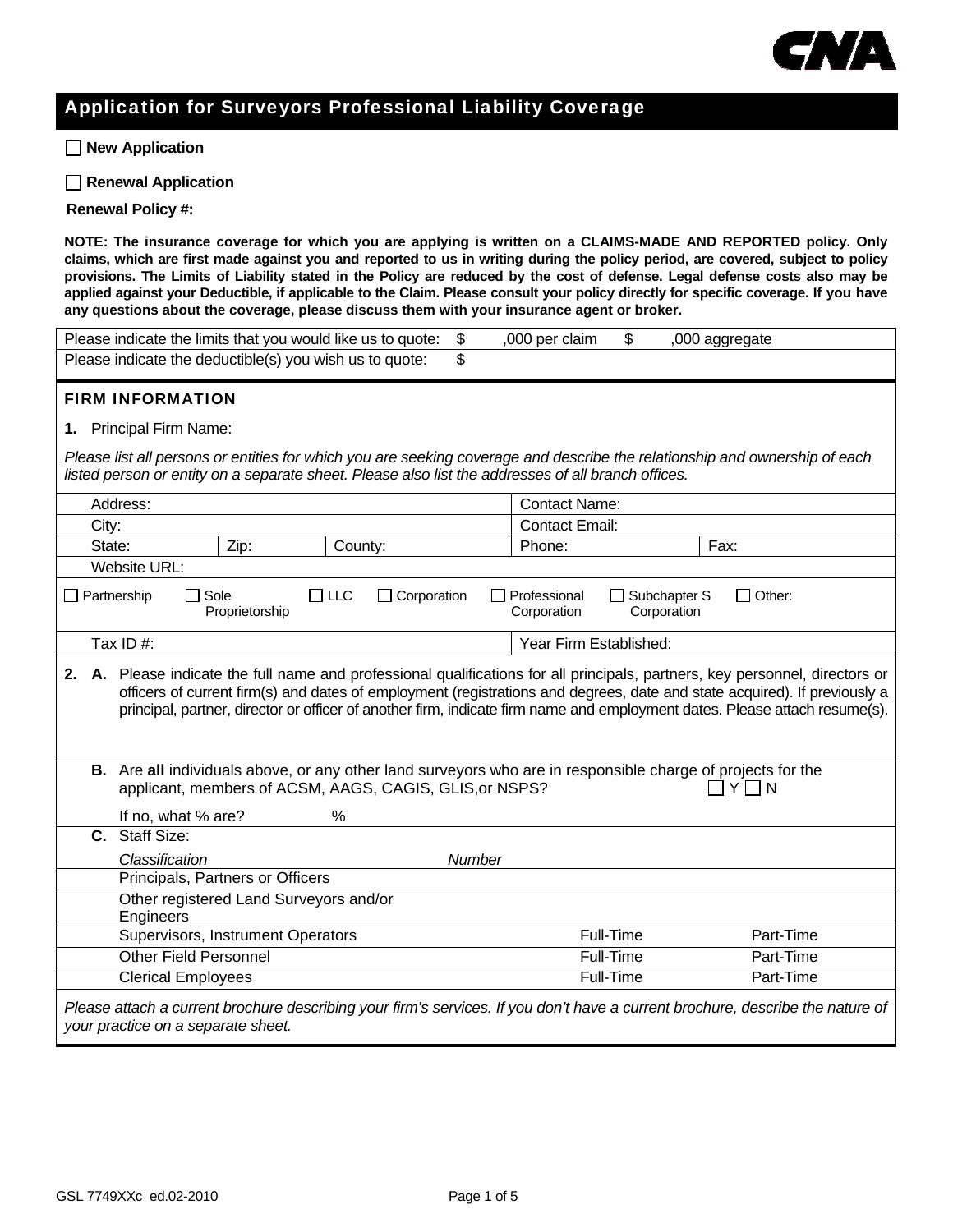| <b>SURVEYING SERVICES</b>                                                                    |                                           |                                                                            |                               |                                                                                                                       |        |  |  |
|----------------------------------------------------------------------------------------------|-------------------------------------------|----------------------------------------------------------------------------|-------------------------------|-----------------------------------------------------------------------------------------------------------------------|--------|--|--|
| 3.<br>categories: (This section should total 100%)                                           |                                           |                                                                            |                               | A. Indicate the approximate percentage of billings reported in Question 4A. derived from each of the following        |        |  |  |
| % Boundary or property surveys                                                               |                                           |                                                                            | % Topographic surveys         |                                                                                                                       |        |  |  |
| % Route surveys for engineering projects                                                     |                                           |                                                                            | % Construction stakeout       |                                                                                                                       |        |  |  |
| % Photogrammetric surveys                                                                    |                                           |                                                                            | % Hydrographic surveys        |                                                                                                                       |        |  |  |
| % Geodetic or control surveys                                                                |                                           |                                                                            | % Quantity surveys            |                                                                                                                       |        |  |  |
| % Mapping or cartography                                                                     |                                           |                                                                            |                               | % Oil/Gas Well location surveys                                                                                       |        |  |  |
| % Other services requiring engineering stamp                                                 |                                           |                                                                            |                               |                                                                                                                       |        |  |  |
|                                                                                              |                                           | gutters and natural drainage, other subdivision utilities                  |                               | % Subdivision work (Supervision of Plat Plans, Grading and site work, Subdivision roads and streets, curbs,           |        |  |  |
|                                                                                              |                                           |                                                                            |                               | % Plans and /or specifications for streets or highways, natural drainage systems, utilities, or building and other    |        |  |  |
|                                                                                              |                                           | structures. Please describe these exposures in detail on a separate sheet. |                               |                                                                                                                       |        |  |  |
|                                                                                              |                                           |                                                                            |                               | B. Of the services listed in 3A, what percentage is performed by subconsultants under contract to you?                | %      |  |  |
| C. Of the services listed in 3A, what percentage is performed under an engineering seal?     |                                           |                                                                            |                               | $\%$                                                                                                                  |        |  |  |
| <b>ACCOUNTING YEAR DATA</b>                                                                  |                                           |                                                                            |                               |                                                                                                                       |        |  |  |
| 4. Please indicate your total gross billings for professional services for your firm's:      |                                           |                                                                            |                               |                                                                                                                       |        |  |  |
| A. Past Twelve Months Billing Period: \$                                                     |                                           |                                                                            |                               | <b>B.</b> Estimate for the next twelve months: \$                                                                     |        |  |  |
|                                                                                              |                                           |                                                                            |                               | C. Please provide the Total Gross Billings for each of the two years prior to the past twelve months:                 |        |  |  |
| To:<br>From:                                                                                 | \$                                        |                                                                            | From:<br>To:                  | \$                                                                                                                    |        |  |  |
|                                                                                              |                                           |                                                                            |                               |                                                                                                                       |        |  |  |
| <b>PROJECTS</b>                                                                              |                                           |                                                                            |                               |                                                                                                                       |        |  |  |
| section should equal 100%.                                                                   |                                           |                                                                            |                               | 5. Please indicate the approximate percentage of your total gross billings in Item 4A derived from each project. This |        |  |  |
| <b>Airport Facilities</b><br>(except terminals)                                              | Hotels/Motels                             | %                                                                          | Petro/Chemical                | %                                                                                                                     |        |  |  |
| <b>Airport Terminals</b>                                                                     | %<br>$\%$                                 | %<br>Houses/ Single Family Residential                                     |                               | Potable Water Systems                                                                                                 | $\%$   |  |  |
| <b>Amusement Rides</b>                                                                       | $\%$                                      | <b>Industrial Waste Treatment</b>                                          | $\%$                          | <b>Real Estate Development</b>                                                                                        | $\%$   |  |  |
| Apartments                                                                                   | $\%$                                      | Jails/Justice                                                              | $\%$                          | Recreation/Sports                                                                                                     | $\%$   |  |  |
| <b>Assisted Living Facilities</b>                                                            | $\%$                                      | Landfills/Solid Waste Facilities                                           | $\%$                          | Roads/Highways                                                                                                        | $\%$   |  |  |
| $\%$<br><b>Bridges</b>                                                                       |                                           | ℅<br>Libraries                                                             |                               | Schools/Colleges                                                                                                      | $\%$   |  |  |
|                                                                                              |                                           |                                                                            |                               | Shopping                                                                                                              |        |  |  |
| Churches/Religious                                                                           | $\%$                                      | %<br>Manufacturing/Industrial                                              |                               | Centers/Retail/Restaurants                                                                                            | $\%$   |  |  |
| $\%$<br>Condos/Co-ops                                                                        |                                           | <b>Mass Transit</b><br>$\%$                                                |                               | Storm Water Systems                                                                                                   | $\%$   |  |  |
| <b>Convention Centers</b><br>Arenas/Stadiums                                                 | $\%$                                      | Multi-family Residential excl.<br>Condos                                   |                               | Tunnels                                                                                                               | %      |  |  |
| Dams                                                                                         | $\%$                                      | Nuclear/Atomic                                                             | %<br>$\%$                     | Warehouses                                                                                                            | $\%$   |  |  |
| Dormitories                                                                                  | $\%$                                      | <b>Office Buildings/Banks</b>                                              | ℅                             | <b>Water/Sewer Pipelines</b>                                                                                          | $\%$   |  |  |
| Environmental                                                                                |                                           |                                                                            |                               |                                                                                                                       |        |  |  |
| Remediation                                                                                  | $\%$                                      | ℅<br><b>Parking Structures</b>                                             |                               | Water/Wastewater Treatment                                                                                            | $\%$   |  |  |
| Harbors/Piers/Ports                                                                          | $\%$<br>$\%$                              | Parks/Playgrounds/ Pools                                                   | $\%$                          | Utilities (Gas, Electric, Steam)                                                                                      | %<br>% |  |  |
| Hospitals/Health Care                                                                        |                                           | Other (specify)                                                            |                               |                                                                                                                       |        |  |  |
| <b>CLIENTS</b>                                                                               |                                           |                                                                            |                               |                                                                                                                       |        |  |  |
| 6.<br>following categories of clients: (This section should equal 100%)                      |                                           |                                                                            |                               | Please indicate the approximate percentage of your total gross billings in Question 4A. derived from each of the      |        |  |  |
| $\%$<br>%<br><b>Federal Government</b><br><b>State Government</b><br><b>Local Government</b> |                                           |                                                                            |                               |                                                                                                                       |        |  |  |
| <b>Foreign Government</b>                                                                    | $\%$<br><b>Commercial Entities</b>        | $\%$                                                                       | Design-Build Contractors      | %<br>%                                                                                                                |        |  |  |
|                                                                                              |                                           | <b>General or Specialty</b>                                                |                               | Institutional Entities (Non-                                                                                          |        |  |  |
| <b>Financial Institutions</b>                                                                | %                                         | Contractors                                                                | %                             | Public)                                                                                                               |        |  |  |
| Manufacturing/Industrial                                                                     |                                           |                                                                            |                               |                                                                                                                       |        |  |  |
| <b>Entities</b>                                                                              | $\%$<br>Attorneys                         | $\%$<br>Lending Institutions                                               |                               | $\%$                                                                                                                  |        |  |  |
| Other:                                                                                       | $\%$<br><b>Other Design Professionals</b> | $\%$                                                                       | <b>Real Estate Developers</b> | $\%$                                                                                                                  |        |  |  |
|                                                                                              |                                           |                                                                            |                               |                                                                                                                       |        |  |  |

Г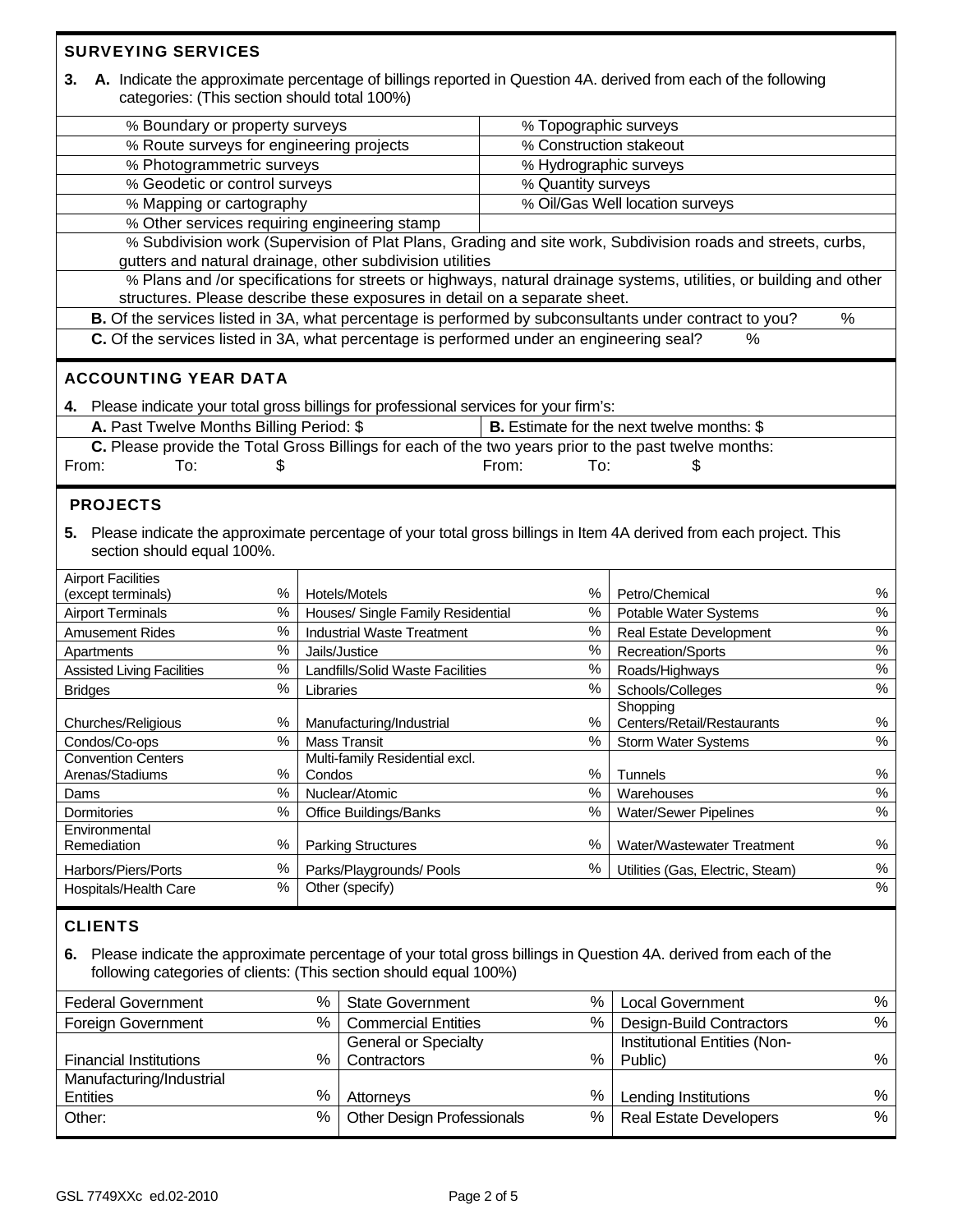|    |                                                                                                                                                                                                                                                                                                                                                              | RISK MANAGEMENT AND LOSS PREVENTION                                                                                                                                                                                                                                                                                                                                                                                             |                            |  |  |  |
|----|--------------------------------------------------------------------------------------------------------------------------------------------------------------------------------------------------------------------------------------------------------------------------------------------------------------------------------------------------------------|---------------------------------------------------------------------------------------------------------------------------------------------------------------------------------------------------------------------------------------------------------------------------------------------------------------------------------------------------------------------------------------------------------------------------------|----------------------------|--|--|--|
|    |                                                                                                                                                                                                                                                                                                                                                              | 7. A. What percentage of your firm's projects use a written contract? (Describe the circumstances when oral agreements<br>were used and how payment was obtained on a separate sheet.)<br>%                                                                                                                                                                                                                                     |                            |  |  |  |
|    |                                                                                                                                                                                                                                                                                                                                                              | B. What percentage of your firm's written contracts contain specified payment terms?<br>$\%$                                                                                                                                                                                                                                                                                                                                    |                            |  |  |  |
|    |                                                                                                                                                                                                                                                                                                                                                              | <b>C.</b> Does your firm have procedures for monitoring and collecting outstanding fees? $\Box$ Y $\Box$ N                                                                                                                                                                                                                                                                                                                      |                            |  |  |  |
| 8. | What percentage of your firm's projects do you engage with your client to produce a documented scope of services and<br>accuracy standards, such as those established by ALTA/ACSM surveys, which are incorporated into the written<br>agreement?<br>$\%$                                                                                                    |                                                                                                                                                                                                                                                                                                                                                                                                                                 |                            |  |  |  |
|    | 9. What percentage of your firm's projects do you engage in a pre-project planning process that results in a project<br>definition document?<br>%                                                                                                                                                                                                            |                                                                                                                                                                                                                                                                                                                                                                                                                                 |                            |  |  |  |
|    |                                                                                                                                                                                                                                                                                                                                                              | 10. What percentage of your firm's instruments of service or deliverables are internally or externally peer reviewed prior to<br>their delivery?<br>%                                                                                                                                                                                                                                                                           |                            |  |  |  |
|    |                                                                                                                                                                                                                                                                                                                                                              | 11. What percentage of your projects with sub-consultants do you receive both a written agreement and insurance<br>certificates evidencing general liability and professional liability coverages?<br>%                                                                                                                                                                                                                         |                            |  |  |  |
|    |                                                                                                                                                                                                                                                                                                                                                              | <b>BUSINESS INFORMATION</b>                                                                                                                                                                                                                                                                                                                                                                                                     |                            |  |  |  |
|    |                                                                                                                                                                                                                                                                                                                                                              | 12. Does your firm, any subsidiary, parent or other organization related to your firm, or any principal, partner, officer,<br>director or employee have a percentage ownership interest, management, or control of a company engaged in:                                                                                                                                                                                        |                            |  |  |  |
|    |                                                                                                                                                                                                                                                                                                                                                              | A. Actual construction, fabrication or erection                                                                                                                                                                                                                                                                                                                                                                                 | ΥI<br>$\overline{N}$       |  |  |  |
|    |                                                                                                                                                                                                                                                                                                                                                              | B. The design, manufacture, sale, lease or distribution of any product, process or patented<br>production process                                                                                                                                                                                                                                                                                                               | IN.                        |  |  |  |
|    |                                                                                                                                                                                                                                                                                                                                                              | C. Real estate development                                                                                                                                                                                                                                                                                                                                                                                                      | $Y \mid$<br>$\overline{N}$ |  |  |  |
|    |                                                                                                                                                                                                                                                                                                                                                              | <b>D.</b> Ground testing (other than percolation tests) or survey of subsurface conditions                                                                                                                                                                                                                                                                                                                                      | $Y \square N$              |  |  |  |
|    |                                                                                                                                                                                                                                                                                                                                                              | 13. A. Does your firm or any principal, partner, officer, director or shareholder of your firm or an immediate<br>family member of any such person have more than 49% combined ownership interest or act as the<br>managing partner in any entity or project for which professional services have been or are to be                                                                                                             |                            |  |  |  |
|    |                                                                                                                                                                                                                                                                                                                                                              | rendered?<br>B. Does your firm render services on behalf of any other entity in which any principal, partner,<br>officer, director or shareholder of your firm or an immediate family member of such person is a<br>partner, officer, director, shareholder or employee?                                                                                                                                                        | Y<br>IN.<br>Y<br>N         |  |  |  |
|    |                                                                                                                                                                                                                                                                                                                                                              | C. Is your firm controlled, owned by or associated with or does your firm control or own any other entity?                                                                                                                                                                                                                                                                                                                      | Υ                          |  |  |  |
|    |                                                                                                                                                                                                                                                                                                                                                              | D. Has your firm ever been party to any acquisition, consolidation, dissolution, merger, change in<br>name or change in business organization?                                                                                                                                                                                                                                                                                  | $\Box$ Y $\Box$ N          |  |  |  |
|    |                                                                                                                                                                                                                                                                                                                                                              | E. Has your firm or any subsidiary or predecessor firm ever filed for or been in receivership or<br>bankruptcy?                                                                                                                                                                                                                                                                                                                 | $\square$ Y $\square$ N    |  |  |  |
|    |                                                                                                                                                                                                                                                                                                                                                              | <b>NEW APPLICANT INFORMATION</b>                                                                                                                                                                                                                                                                                                                                                                                                |                            |  |  |  |
|    |                                                                                                                                                                                                                                                                                                                                                              | 14. Have any claims been made or legal action been brought in the past ten years (or made earlier and still<br>pending) against your firm, its predecessor(s) or any past or present principal, partner, officer, director,<br>shareholder or employee? If yes, provide the following information for each claim on a separate sheet:                                                                                           | YI<br>IN.                  |  |  |  |
|    | Date of claim<br>e. Insurance company reserve, if any<br>а.<br>Defense attorney's or insurance company's evaluation of exposure/potential liability<br><b>Claimant or Plaintiff</b><br>b.<br>f.<br>Defense and Indemnity Paid to Date and Status (open/closed)<br>Allegations<br>c.<br>g.<br>d. Demand or amount of<br>Deductible applicable<br>h.<br>claims |                                                                                                                                                                                                                                                                                                                                                                                                                                 |                            |  |  |  |
|    |                                                                                                                                                                                                                                                                                                                                                              | 15. After complete investigation and inquiry, do any of the principals, partners, officers, directors, members,<br>shareholders, employees, or insurance managers have knowledge of any act, error, omission, fact,<br>incident, situation, unresolved job dispute (including owner-contractor disputes), accident, or any other<br>circumstance that is or could be the basis for a claim under the proposed insurance policy? | Y <br>$\overline{N}$       |  |  |  |
|    |                                                                                                                                                                                                                                                                                                                                                              | If yes, on a separate sheet please give details of this situation, including name of project and<br>claimant, dates, nature of situation and amount of damages.                                                                                                                                                                                                                                                                 |                            |  |  |  |
|    | Report knowledge of all such incidents to your current carrier prior to your current policy expiration.                                                                                                                                                                                                                                                      |                                                                                                                                                                                                                                                                                                                                                                                                                                 |                            |  |  |  |
|    |                                                                                                                                                                                                                                                                                                                                                              | The policy of insurance being applied for will not respond to incidents about which you had knowledge prior to the<br>effective date of the policy nor will coverage apply to any claim or circumstance identified or that should have been<br>identified in Questions 14 and 15 of this application.                                                                                                                           |                            |  |  |  |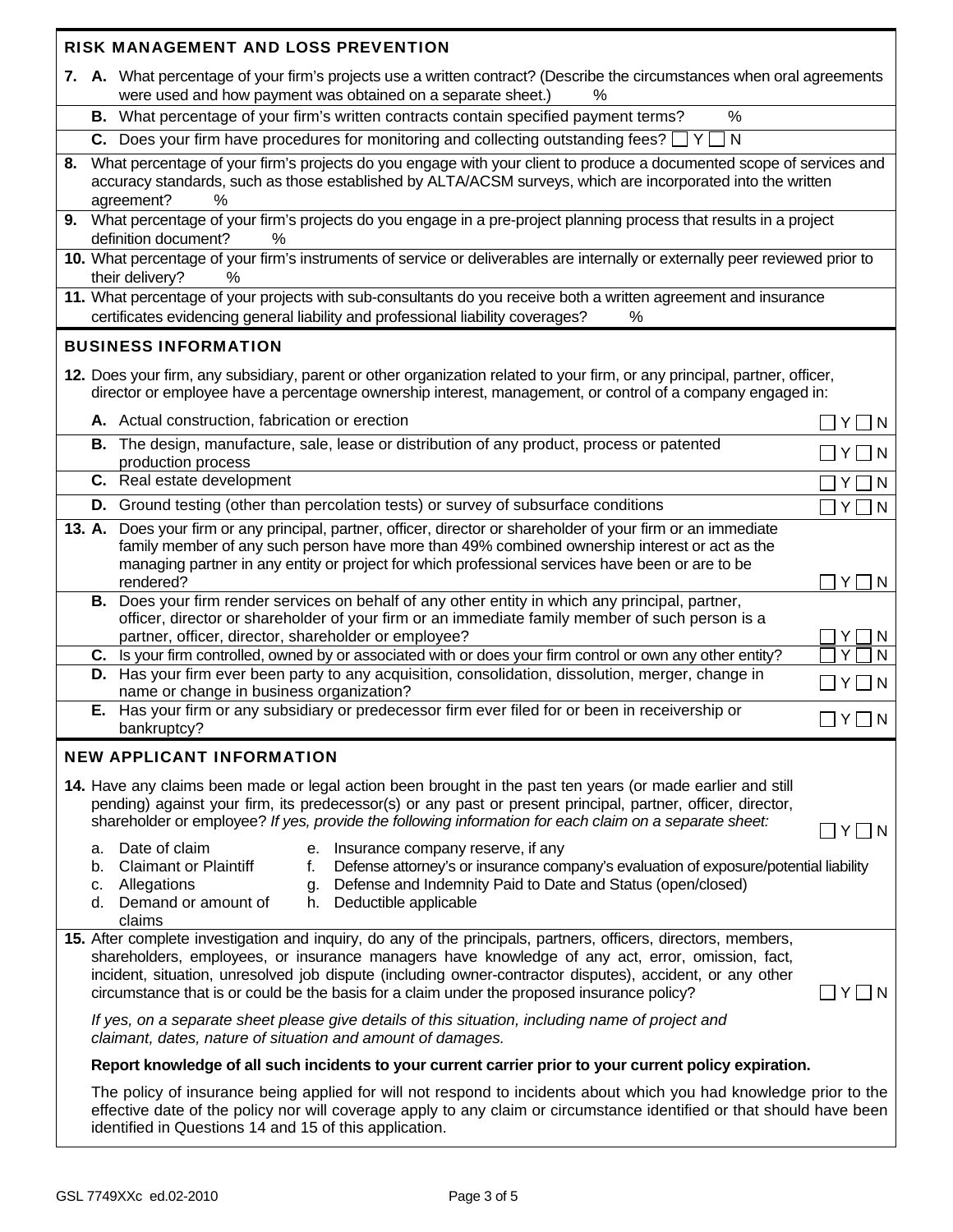| 16. Do you or any subsidiary or predecessor firm have any current outstanding professional liability deductible<br>obligations? If yes, please provide details on a separate sheet, including the exact amount owed to insurance<br>company and, if a payment schedule is in place, the amount and dates of repayments. |          |       |                       |           |            |         |  |  |
|-------------------------------------------------------------------------------------------------------------------------------------------------------------------------------------------------------------------------------------------------------------------------------------------------------------------------|----------|-------|-----------------------|-----------|------------|---------|--|--|
| 17. Has any similar professional liability insurance been issued to the firms or persons named in Question 1?<br>Please provide policy information below, beginning with the most recent coverage in force.                                                                                                             |          |       |                       |           |            |         |  |  |
|                                                                                                                                                                                                                                                                                                                         |          |       |                       | Effective | Expiration |         |  |  |
| <i>Insurer</i>                                                                                                                                                                                                                                                                                                          | Policy # | Limit | Deductible            | Date      | Date       | Premium |  |  |
| 1.                                                                                                                                                                                                                                                                                                                      |          | \$    | \$                    |           |            |         |  |  |
| 2.                                                                                                                                                                                                                                                                                                                      |          | \$    | \$                    |           |            | \$      |  |  |
| 3.                                                                                                                                                                                                                                                                                                                      |          | \$    | \$                    |           |            | \$      |  |  |
| 4.                                                                                                                                                                                                                                                                                                                      |          | \$    | \$                    |           |            | \$      |  |  |
| 5.                                                                                                                                                                                                                                                                                                                      |          | \$    | \$                    |           |            | \$      |  |  |
| 18. Please provide the Retroactive Date for your most recent policy referenced in 17 above.                                                                                                                                                                                                                             |          |       |                       |           |            |         |  |  |
| AGENT OR BROKER MUST COMPLETE THE FOLLOWING                                                                                                                                                                                                                                                                             |          |       |                       |           |            |         |  |  |
| <b>Contact Name:</b>                                                                                                                                                                                                                                                                                                    |          |       |                       |           |            |         |  |  |
| Agency Name:                                                                                                                                                                                                                                                                                                            |          |       |                       |           |            |         |  |  |
| Address:                                                                                                                                                                                                                                                                                                                |          |       |                       |           |            |         |  |  |
| Phone:                                                                                                                                                                                                                                                                                                                  |          |       | <b>Contact Email:</b> |           |            |         |  |  |

## **FRAUD NOTICE—Where Applicable Under The Law of Your State**

Any person who knowingly and with intent to defraud any insurance company or other person files an application for insurance or statement of claim containing any materially false information, or conceals for the purpose of misleading, information concerning any fact material thereto, commits a fraudulent insurance act, which is a crime AND MAY BE SUBJECT TO CIVIL FINES AND CRIMINAL PENALTIES (For DC residents only: It is a crime to provide false or misleading information to an insurer for the purpose of defrauding the insurer or any other person. Penalties include imprisonment and/or fines. In addition, an insurer may deny insurance benefits if false information materially related to a claim was provided by applicant.) (For FL residents only: Any person who knowingly and with intent to injure, defraud, or deceive any insurer files a statement of claim or an application containing any false, incomplete, or misleading information is guilty of a felony of the third degree.) (For LA residents only: Any person who knowingly presents a false or fraudulent claim for payment of a loss or benefit or knowingly presents false information in an application for insurance is guilty of a crime and may be subject to fines and confinement in prison.) (For ME residents only: It is a crime to knowingly provide false, incomplete or misleading information to an insurance company for the purpose of defrauding the company. Penalties may include imprisonment, fines or a denial of insurance benefits.) (For NY residents only: and shall also be subject to a civil penalty not to exceed five thousand dollars and the stated value of the claim for each such violation.) (For PA residents only: Any person who knowingly and with intent to defraud any insurance company or other person files an application for insurance or statement of claim containing any materially false information or conceals for the purpose of misleading, information concerning any fact material thereto commits a fraudulent insurance act, which is a crime and subjects such person to criminal and civil penalties.) (For TN & WA residents only: Penalties include imprisonment, fines and denial of insurance benefits.) (For VT residents only: any person who knowingly and with intent to defraud any insurance company or other person files an application for insurance or statement of claim containing any materially false or incomplete information, or conceals for the purpose of misleading, information concerning any fact material thereto, commits a fraudulent insurance act, which may be a crime and may be subject to civil fines and criminal penalties.)